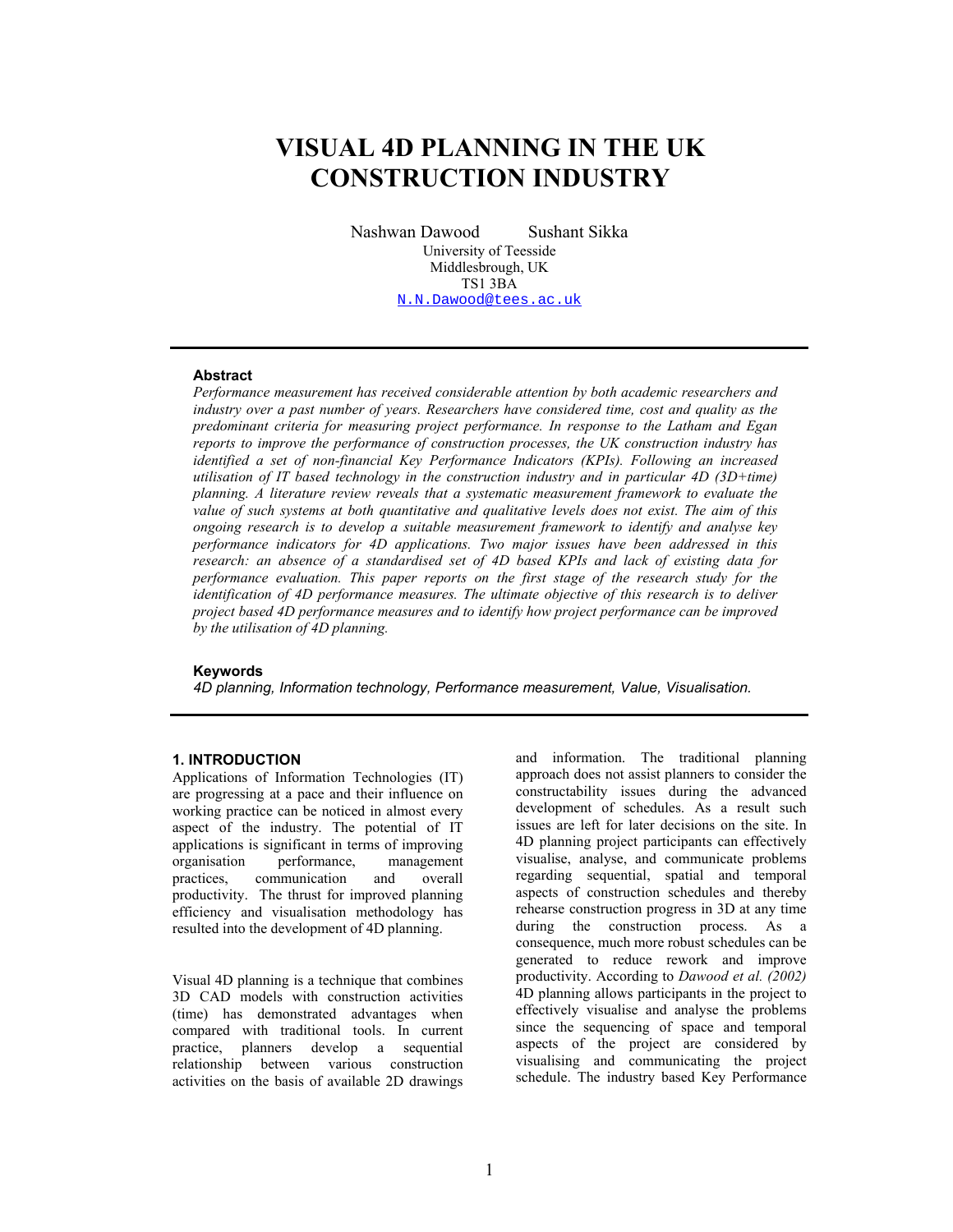Indicators (KPIs) that have been developed by the Department of Trade and Industry (DTI) sponsored construction best practice program (CBPP) are too generic and do not reflect the value of deploying IT system for construction planning and in particularly 4D planning. The key objective of this research study is to overcome the presence of a generalised set of KPIs by developing a set of 4D based KPIs at project level.

The Construction Industry Institute (CII) conducted research into the use of threedimensional computer models in the industrial process and commercial power sector of AEC (architectural, engineering and construction) from 1993 to 1995 (*Griffis et al., 1995*). The major conclusions of the CII research include a reduction in interference problems; improved visualisation; reduction in rework; enhancement in engineering accuracy and improved jobsite communications. *Songer (1998)* carried out a study to demonstrate the use of 3D CAD technology during the project planning phase. The study focuses on the impact of using 2D and 3D technologies in the project schedule review. Songer's experimental results demonstrated that the use of 3D-CAD technologies during planning stage on a construction project can assist in enhancing the scheduling process by reducing the number of missing activities and relationships between various activities as well as invalid relationships in the schedule and resource fluctuations for complex construction processes.

The Centre for Integrated Facility Engineering (CIFE) research group at Stanford University documented the applications and benefits of 3D and 4D modelling in their technical reports (*Koo & Fischer-1998, Haymaker & Fischer-2001 and Staub-French & Fischer-2001)*. The application of the Product Model and Fourth Dimension (PM4D) approach at Helsinki University of Technology Auditorium Hall 600 (HUT-600) project in Finland also demonstrated the benefits of 4D modelling approach in achieving higher efficiency; better design quality and the early generation of a reliable budget on the project *(Kam et al. 2003)*.

Various research efforts have been undertaken in an attempt to capture current construction planning techniques. Researcher *(Songer et al. 2001; Messner & Horman 2003; and Haymaker*  *& Fischer 2001)* evaluated the effectiveness of computer visualisation (4D CAD) to demonstrate the potential of 4D CAD visualisation techniques compared to traditional planning approaches during the planning review process. The whole basis of using 4D planning is to identify logical sequencing of the construction activities in construction projects prior to its execution. A rehearsal of the construction processes over time will identify and assist in overcoming spatial and resource conflicts for example, workspace conflicts, constructability, workflow etc which cannot be represented by using conventional planning techniques

The above studies lack well-established metrics that would allow the quantification of 4D planning at project level. In the absence of welldefined measures at project level, the priority of this research project is to establish a set of key performance indicators that will reflect the influence of 4D applications in construction projects. This will assist in justification of investment in advanced technologies in the industry. The remainder of the paper discusses the research methodology adopted, ranking of 4D KPIs and research findings.

# **2. RESEARCH METHODOLOGY**

The methodology has three interrelated phases:

- i. Identification of performance measures through literature review.
- ii. Conducting semi-structured interviews with project and planning managers to establish and priorities the performance measures.
- iii. Data collection to quantify the identified performance measures.

To achieve the objectives of the study two principal methodologies have been considered: 1. an extensive literature review on the performance measurement to identify the initial set of KPIs.

2. Exploration of the industrial view to formulate the key performance measures from a 4D planning view point.

Initially, thirty industry decision-makers with experience in using 4D planning on construction projects were contacted and invited to take part in the research. A total of 20 interviews were conducted, resulting in a 67% response rate. In a sample size of twenty interviews used in this study, 12 (60%) were planning managers and 8 (40%) were project managers on commercial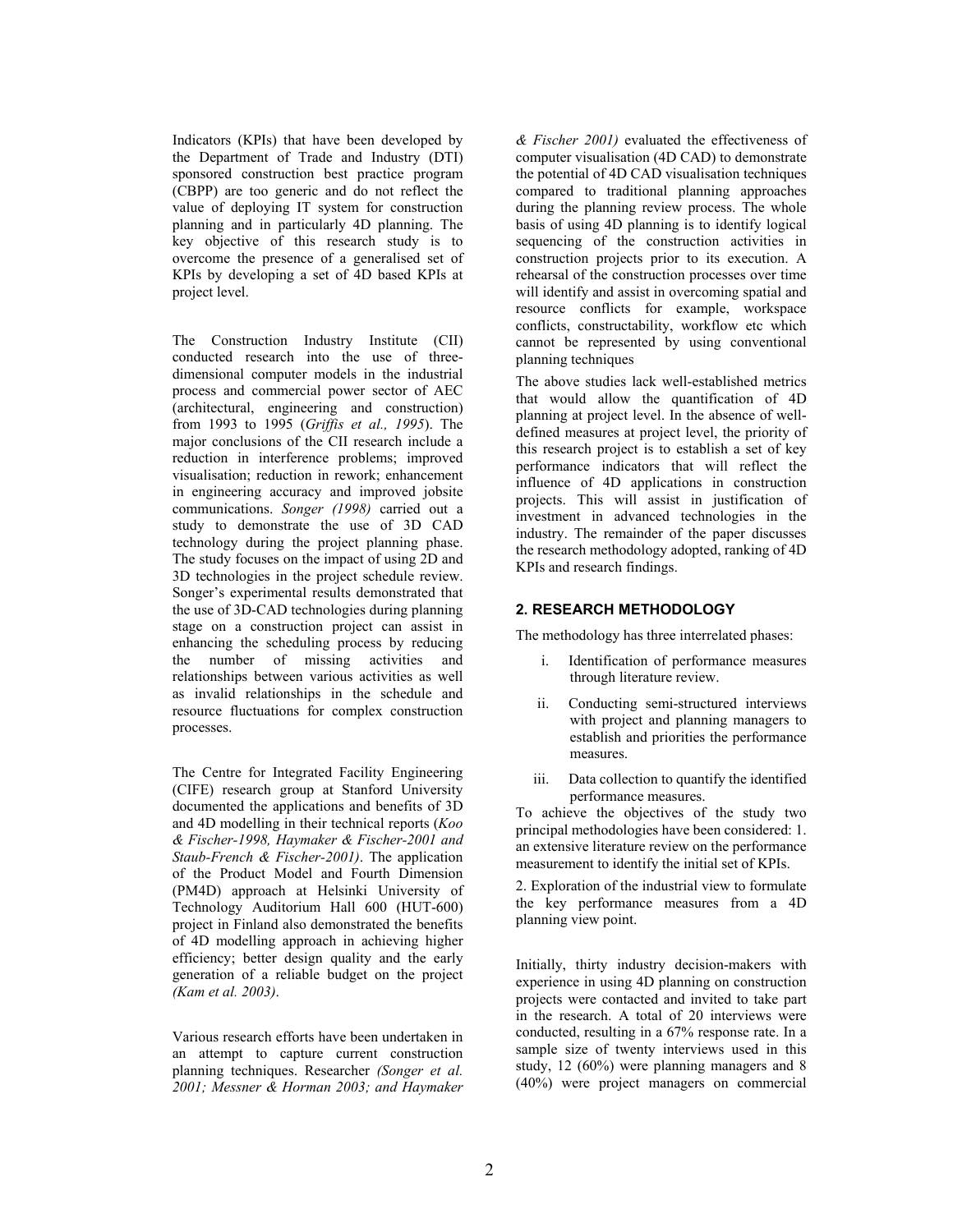projects in and around London. They assisted in sharing information on how to collect the required data and in identifying the methods to measure construction processes in detail. The questionnaire was designed to collect the information regarding the current "state of understanding" within the industry regarding 4D performance measures.

Three major construction projects in London (currently under construction with a combined value of £230 million) were selected for the research study and data collection. To minimise the risk of collecting irrelevant data, a snowball sampling method was devised. A semi-structured interviewing technique was used to elicit information from them to obtain their views about the key performance indicators at project level. The data and information obtained from semi-structured interviews was analysed using the Delphi technique. This technique was chosen since it is ideal for modelling real world phenomena that involve a range of viewpoints and for which there is little established quantitative evidence *(Hanks & McNay 1999).*

# **3. IDENTIFICATION AND SELECTION OF KPIs**

The development of the performance measure list included due consideration of the performance measurement characterised by Rethinking Construction, the construction best practice program which launched industry wide KPIs for measuring the performance of construction companies *(CBPP-KPI-2004).* The Construction Best Practice Program identified a framework for establishing a comprehensive measurement system within both the organisation and project level. Other literature includes *Kaplan & Norton (1992); Li. et.al (2000); Chan et.al (2002); Cox et.al (2003);* Chan and Chan *(2004); Bassioni et.al (2004)* were used for the identification of performance measures*.* Project and planning managers working for major construction companies on the above mentioned three construction projects were invited for interviews.

First task for the interviewee was to identify and rank the performance measures using a four (4) point Likert Scale. The second task was to identify the information required to quantify each measure. Their input was considered to be critical in the success of this research. The concept behind conducting semi-structured interviews was to evaluate how project and planning managers perceive the importance of performance measures, which will assist in the identification of project based performance measures that can be used to quantify the value of 4D planning. The interview included both open and closed questions to gain a broad perspective on actual and perceived benefits of 4D planning. Due consideration has been given to the sources from where data has to be collected in a quantitative or qualitative way. The research team intends to continue the interviewing process with senior planning managers. This will assist in gathering more substantial evidence about KPIs.

The analysis of semi-structured interviews resulted in the development of following 4Dbased KPIs as represented in table 1.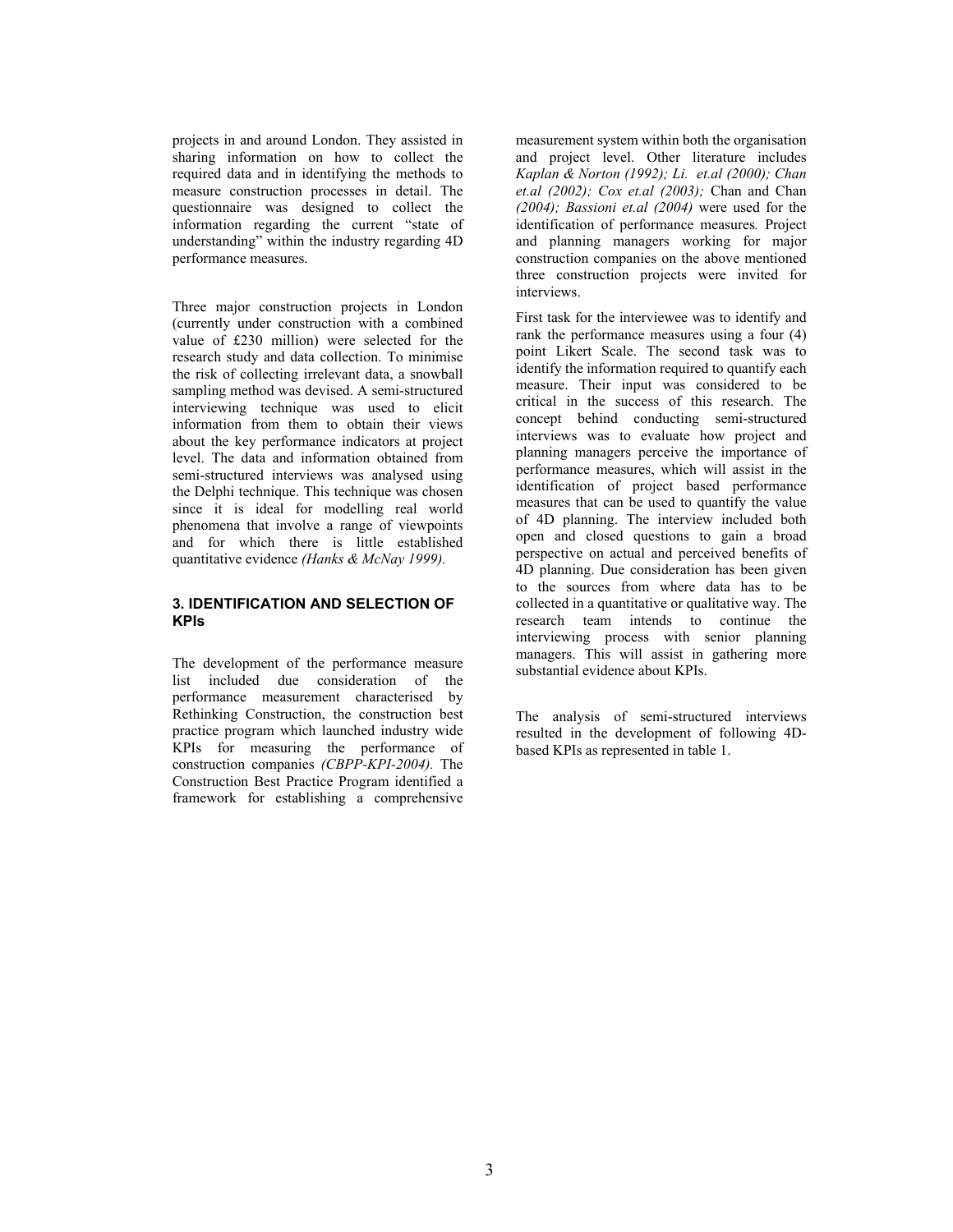**Table 1: Definition of the Identified Performance Measures** 

| <b>Measure</b>              | <b>Definition</b>                                                                                                                                                                                                                                                                                                                                                                                                                                                                                                                                                                                                                          |  |  |  |  |
|-----------------------------|--------------------------------------------------------------------------------------------------------------------------------------------------------------------------------------------------------------------------------------------------------------------------------------------------------------------------------------------------------------------------------------------------------------------------------------------------------------------------------------------------------------------------------------------------------------------------------------------------------------------------------------------|--|--|--|--|
| Time                        | It can be defined as percentage number of times projects is delivered on / ahead of schedule.<br>The timely completion of a project measures performance according to schedule duration and<br>is often incorporated to better understand the current construction performance. Schedule<br>performance index (Earned value Approach) was identified to monitor the performance of<br>schedule variance.                                                                                                                                                                                                                                   |  |  |  |  |
| Safety                      | It can be defined as a measure of the effectiveness of safety policy and training of the<br>personnel engaged in activities carried out on site. Safety is a major concern for every<br>construction company, regardless of the type of work performed. Safety is normally measured<br>quantitatively by Time lost as a result of accidents per 1000 man hrs worked and number of<br>accidents per 1000 man hrs worked.                                                                                                                                                                                                                    |  |  |  |  |
| Client satisfaction         | Client satisfaction can be defined as how satisfied the client was with the product/facility.<br>Usually measured weekly/monthly or shortly after completion and handover.                                                                                                                                                                                                                                                                                                                                                                                                                                                                 |  |  |  |  |
| Planning Efficiency         | Planning efficiency has been represented in terms of Hit Rate percentage (%). Hit rate percent<br>indicates the percentage (%) reliability of the commencement date for each activity or<br>package(s) by comparing the planned programme against the actual programme.                                                                                                                                                                                                                                                                                                                                                                    |  |  |  |  |
| Communication               | Information exchange between members using the prescribed manner and terminology. The<br>use of a 4D interface allows the project team to explore the schedule alternatives easily and<br>assist in deploying 4D approach. Communication can be quantified in terms of number of<br>meetings per week and time spent on meetings (Hrs) per week.                                                                                                                                                                                                                                                                                           |  |  |  |  |
| Rework Efficiency           | Rework efficiency can be defined as the activities that have to be done more than once in the<br>project or activities which remove work previously done as a part of the project. By reducing<br>the amount of rework in the pre-construction and construction stages, the profits associated<br>with the specific task can be increased. Rework can be represented in terms of number of<br>client changes, number of errors (drawing/design), number of corrections (drawing/design),<br>number of requests for information to be generated, number of claims and number of process<br>clashes spotted due to sequencing of activities. |  |  |  |  |
| Cost                        | Percentage number of times projects is delivered on/under budget. Cost performance index<br>(Earned value Approach) has been identified to monitor the performance of cost variance.                                                                                                                                                                                                                                                                                                                                                                                                                                                       |  |  |  |  |
| <b>Team Performance</b>     | Ability to direct and co-ordinate the activities of other team members in terms of their<br>performance, tasks, motivation and the creation of a positive environment.                                                                                                                                                                                                                                                                                                                                                                                                                                                                     |  |  |  |  |
| Productivity<br>Performance | This method measures the number of completed units put in place per individual man-hour of<br>work. Some of the identified productivity performance measures are; number of piles<br>driven/day, number of piles caps fixed / day, tonnes of concrete used / day/ $m3$ and pieces of<br>steel used per day or week.                                                                                                                                                                                                                                                                                                                        |  |  |  |  |

#### **4. FINDINGS AND RANKING OF KPIS**

Interviewees were asked to rank the identified KPIs. The ranking of the KPIs was done by using a four (4) point Likert Scale. For the prioritisation process, each KPI was graded on a Likert scale of 1 to 4 (where  $1 = Not$  important, 2  $=$  fairly important,  $3 =$  Important and  $4 =$  Very important) to measure the importance of each performance measure. The benefits of 4D planning will be quantified on the basis of prioritised KPIs. The performance measures will be further classified in qualitative terms (rating on a scale) and quantitative terms (measurement units).

Using responses from a four (4) point Likert Scale, the average weighted percentage value for each performance measure was calculated. Figure 1 represents the weighted (%) ranking of the performance measures on the basis of the

views of the respondents. The performance measures perceived as being highly important by the respondents are: *time, safety, client satisfaction, planning efficiency and communication.* As shown in figure 1, time and safety has scored the top ranking as compared to other performance measures.



Figure: 1 Ranking of KPIs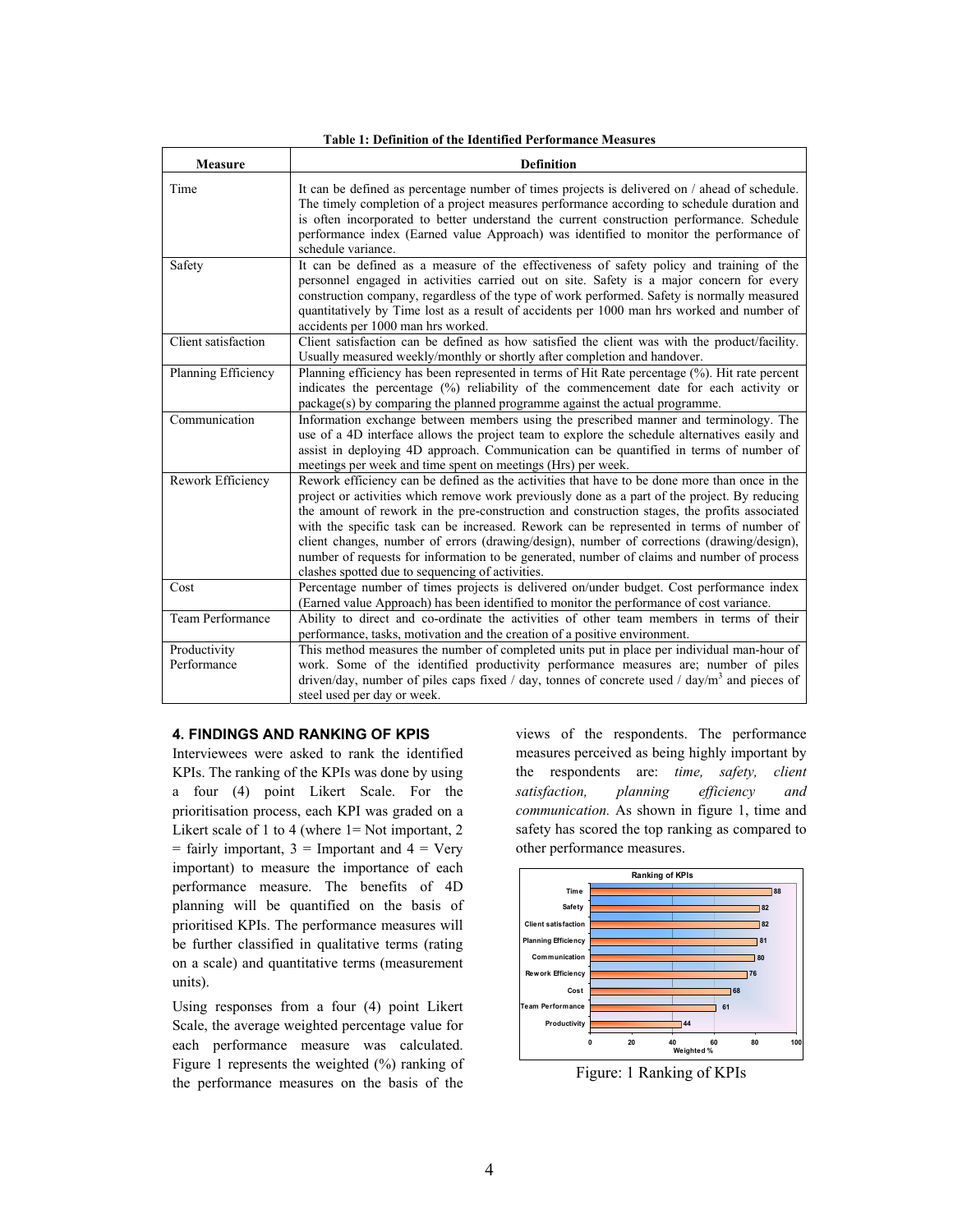Table 2 represent the ways to quantify the prioritise 4D KPIs at the different stages of a construction project. For example, 'Time' has been ranked  $(88\%)$  as top KPI by the respondents and we propose to use 'Schedule Performance Index' to measure it. Schedule performance index (Schedule efficiency) can be defined as the ratio of the earned value created to the amount of value planned to be created at a point in time on

the project. Similarly, we propose to measure 'Safety' in terms of 'Safety Index' i.e. Number of accidents per 1000 man hrs worked and time lost in accidents per 1000 man hrs worked. Further, identified KPIs have been represented in their respective indices form to indicate the effect of any given change in the construction process.

| Ranking        | <b>KPIs</b>                       | <b>Indices</b>                                                                                             | Performance                                                                                                                                                                     | <b>Stages of</b>                       |
|----------------|-----------------------------------|------------------------------------------------------------------------------------------------------------|---------------------------------------------------------------------------------------------------------------------------------------------------------------------------------|----------------------------------------|
|                |                                   |                                                                                                            | <b>Measures</b>                                                                                                                                                                 | <b>Construction</b>                    |
| 1              | Time                              | Schedule<br>Performance Index                                                                              | (i) Schedule Performance                                                                                                                                                        | Pre-construction<br>& Construction     |
| $\overline{c}$ | Safety                            | Safety Index<br>(i) Number of accidents per 1000<br>man hrs worked<br>(ii) Time lost in accidents per 1000 |                                                                                                                                                                                 | Construction                           |
| 3              | <b>Client Satisfaction</b>        | <b>Satisfaction Index</b>                                                                                  | man hrs worked<br>(i) Number of client change order<br>(ii) Number of client queries<br>(iii) Satisfaction questionnaire<br>(iv) Number of claims (time/cost)                   | Construction<br>&<br>Post-Construction |
| $\overline{4}$ | Planning<br>Efficiency            | Hit Rate Index                                                                                             | (i) Percentage of activities started $\&$<br>completed on time (Hit Rate %)                                                                                                     | Construction                           |
| 5              | Communication                     | Communication<br>Index                                                                                     | (i) Number of meetings per week<br>(ii) Time spent on meetings per<br>week<br>(iii) Number of request for<br>information responded                                              | Pre-construction<br>& Construction     |
| 6              | Rework Index<br>Rework Efficiency |                                                                                                            | (i) Number of errors (Drawing)<br>(ii) Number of corrections<br>(Drawing/Design)<br>(iii) Number of claims (Quality)<br>(iv) Number of planning clashes.                        | Pre-construction<br>& Construction     |
| $\overline{7}$ | Cost                              | Performance<br>Cost<br>Index                                                                               | (i) Cost Performance                                                                                                                                                            | Pre-construction<br>& Construction     |
| 8              | Team<br>Performance               | Team Performance<br>Index                                                                                  | (i) Personnel turnover $\&$<br>productivity<br>(ii) Timeliness of information from<br>team                                                                                      | Pre-construction<br>& Construction     |
| 9              | Productivity                      | Productivity<br>Index                                                                                      | (i) Tonnes of concrete used per day /<br>m <sup>3</sup><br>(ii) Pieces of steel used /day or week<br>(iii) Number of piles driven / day<br>(iv) Number of pile caps fixed / day | Construction                           |

#### **4.1 Hit Rate Analysis**

The construction industry is using different planning and control techniques to complete a project as per planned schedule programme. The critical success factor on a construction project is the reliability of the commencement date for each activity as per planning schedule. A late finish of an activity can inhibit the starting of another successive activity. This will ultimately results in an increase in the project duration time. Hit rate indicates the percentage (%) reliability of the commencement date for each activity in a

package(s) by comparing planned against actual programme i.e. percentage of activities started and completed on time. Hit rate percentage is a crucial indicator to represent the efficiency of planning on a construction project. Consideration has also given to those activities which were not started and completed on time to give a better understanding of hit rate analysis. The activities which are not started and completed on time can be classified in the following categories:

i. Percentage of activities started early & finished late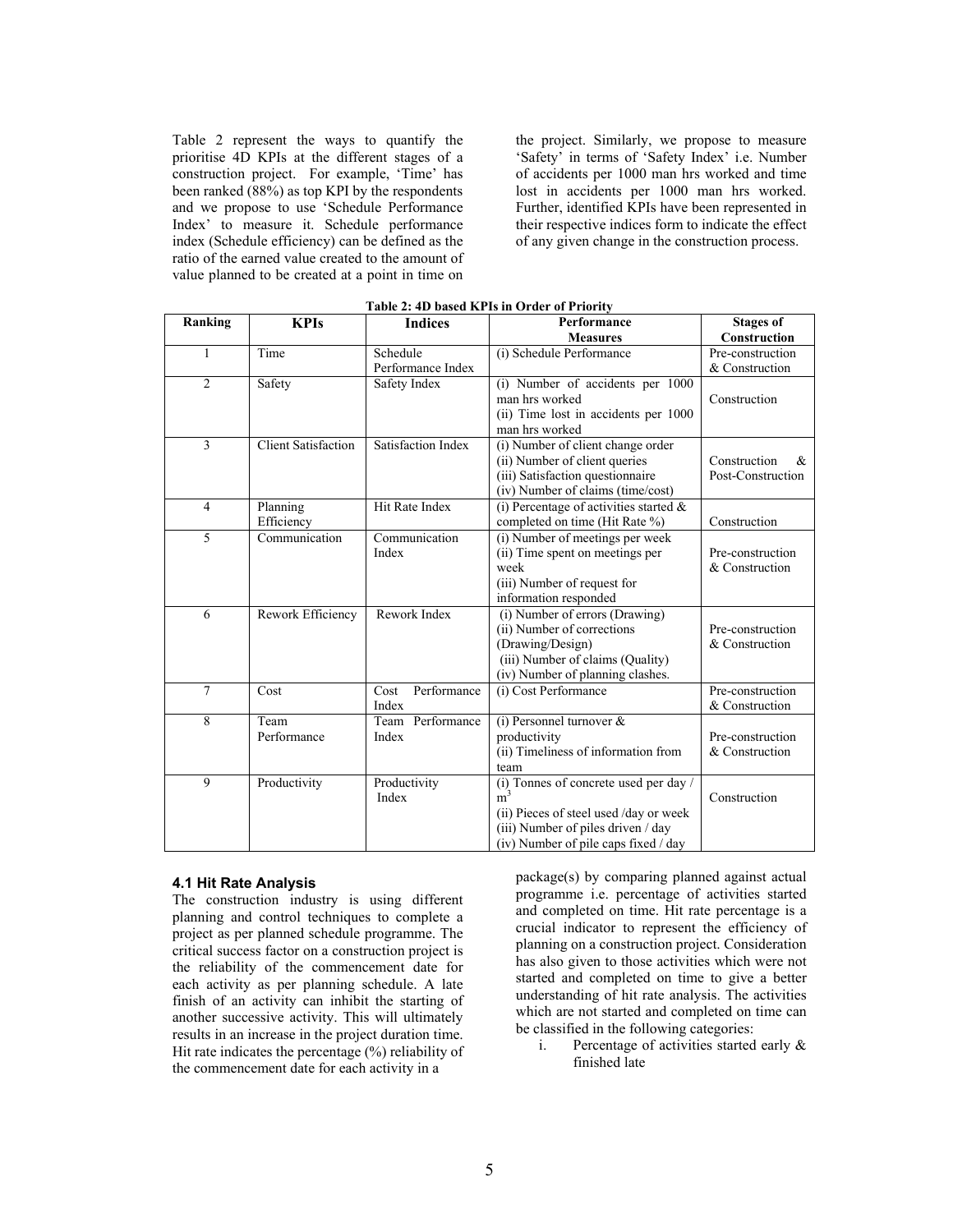- ii. Percentage of activities started early & finished early
- iii. Percentage of activities started late  $\&$ finished late
- iv. Percentage of activities started late & finished early

Hit rate  $(\%)$  for two (Project A & project B) out of three identified projects were used to evaluate the preliminary analysis of planning efficiency. Those activities which are starting late and finishing late in each of the two identified projects (Project A & B) have been considered. The evaluation of percentage of activities which are started and finished late is of prime importance because it may ultimately delay the succeeding trade activities. Those activities which are started and finished late are further classified as percentage of activities completing before planned duration (< planned duration); on-time and after planned duration (> planned duration) in each of the two projects. Work packages for the calculation of hit rate percentages (%) for two past projects have been collected from the documentation done by the companies interviewed. Baseline and actual durations in terms of start and finish dates for each activity in a package(s) is required to calculate the hit rate percentages (%).

Hit rate percentage was calculated on a package by package basis to analyse the interference of one package over the other. Firstly, start and finish variance value was extracted for each activity in a package(s). Start Variance was defined as the difference between a baseline start date of a task or assignment and its currently scheduled start date. Start Variance can be calculated by using following formula:

# **Start Variance = Actual Start - Baseline Start**

Where as, Finish Variance was defined as the difference between the finish date of a task or assignment and its current finish date. Finish Variance can be calculated by using following formula:

## **Finish Variance = Actual Finish - Baseline Finish**

Then the activities having zero start and finish variance have been segregated from rest of the activities. The activities with zero start and finish variance are the activities which are started and finished on time. Hit rate percentages can be calculated by using following formula:

## *Hit Rate Percentage (%) = (Total Number of activities having zero start and finish variances / total number of activities in a package) x 100.*

Project A is a 700,000 sq ft office and retail development in London city. Hit rate percentage for the project A has been calculated on the basis of seven work packages. The hit rate percentage for project A was 48 % and 26% of activities out of 30% of the activities which are started and finished late have been completed within the planned duration implying that the duration estimates were correct though they were started late and finished late. Figure 2 shows an analysis of hit rate percentages (%) for project A.



**Fig. 2.** Hit Rate (%) Analysis for Project A

Project B was developed to cater the requirements of residential, office and retail spaces in London city. Hit rate percentage for project B was calculated on the basis of four work packages. The hit rate percentage for project B was 65 % and 24% of activities out of 30% of the activities which are started and finished late have been completed within the planned duration implying that the duration estimates were correct though they were started late and finished late. Figure 3 shows an analysis of hit rate percentages (%) for project B.



**Fig. 3.** Hit Rate (%) Analysis for Project B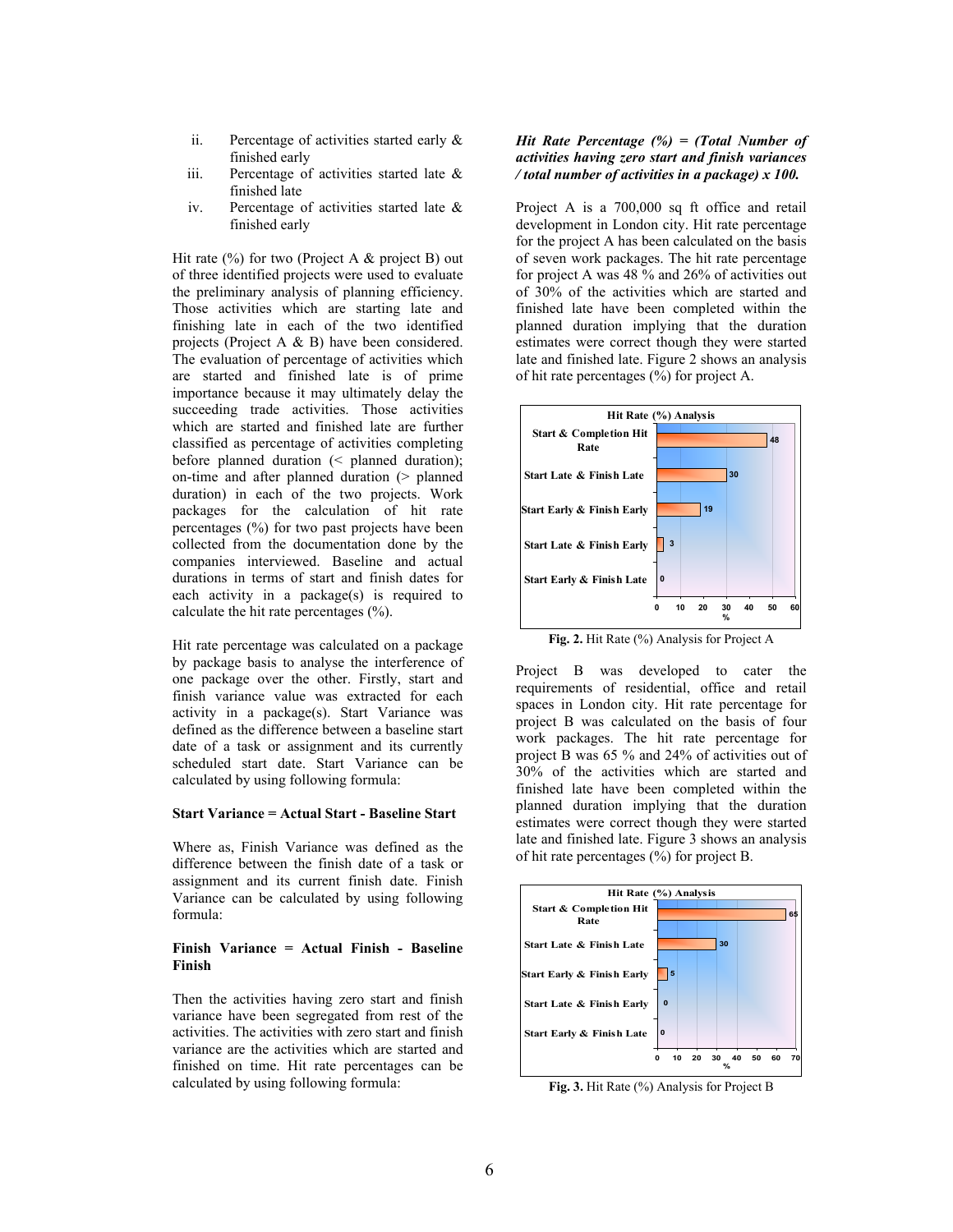Initial outcomes of the hit rate (%) percentages has demonstrated that the use of 4D planning technologies during pre-construction stage on a construction project can assist in enhancing the efficiency of planning on a construction project.

# **5. FINDINGS OF INTERVIEWS**

Evaluation of the information gathered through interviews has assisted in understanding how project and planning managers perceived the benefits of 4D planning, how it could be improved, how performance is measured and what are the barriers in the successful implementation of 4D planning within the industry. A majority of the project managers felt that the use of 4D planning has assisted them in risk reduction in schedule programme, decreasing the amount of rework and reduction in overall project duration. Evaluation of the information collected from the semi-structured interviews has revealed following benefits of using 4D planning:

- Risk reduction in a programme.
- Detecting planning clashes
- Improves visualisation.
- Assist in reducing overall project duration
- Enhanced client satisfaction
- Assists in reducing the amount of rework required to be done.
- Helps in reducing the design time.

Project managers felt that work force attitude (lack of awareness), lack of sufficient IT skilled people, resistance to change by General Contractors were cited as the major barriers for successful implementation of 4D planning. The impediments in the implementation of 4D planning in construction are:

- Lack of sufficient IT skilled people with the required knowledge of the principles of 4D planning.
- Software incapability to represent the 4D model at detailed level.
- Time and money involved in training to upgrade the skills of work force.
- Resistance to change within the industry.
- Construction companies are not eager to invest in Research &Development.
- Industry is slow to adopt the potential benefits of 4D planning as compared to the manufacturing industry. This is due to a combination of attitudinal resistance for change

and technical difficulties in developing the 4D models at a detailed construction process level.

## **6. FUTURE RESEARCH ACTIVITIES**

The current and future research activities will include:

- Continuing the interview process to further confirm the 4D based KPIs.
- Establish a methodology for data collection and to quantify the identified KPI indices for the three construction projects.
- Benchmarking the KPIs indices with industry norms and identifying the improvements in construction processes resulted due to the application of 4D planning.
- Identifying the role of supply chain management in the development and updating of construction schedule for the 4D planning. The main contractor's viewpoint is that 4D is unable to bring any confirmed value as compared to their own planning system. Interviews with project managers have revealed that there are varying views between the main contractors and trade contractors on the usage of 4D planning on a construction project. The concern at the moment is the availability of the information, time used in the collection of information and cost factor attached in the implementation of the 4D technology. All the stakeholders were agreed that an early deployment of 4D brings about lot of transparency to resolve the conflicts among the various trades during the preconstruction phase.

## **7. CONCLUSIONS**

Research studies and industrial applications has highlighted the benefits of 4D in a subjective manner and it has been stipulated that 4D can improve the overall project performance by identifying clashes, improving communication and improved co-ordination. The evaluation of 4D planning in the construction management literature has not been addressed seriously from performance measurement viewpoint. This study has developed five key performance indicators consistently perceived as being highly significant at project level are: time, safety, client<br>satisfaction. planning efficiency and planning efficiency, and communication. A lack of system compatibility, standardisation and willingness of the user to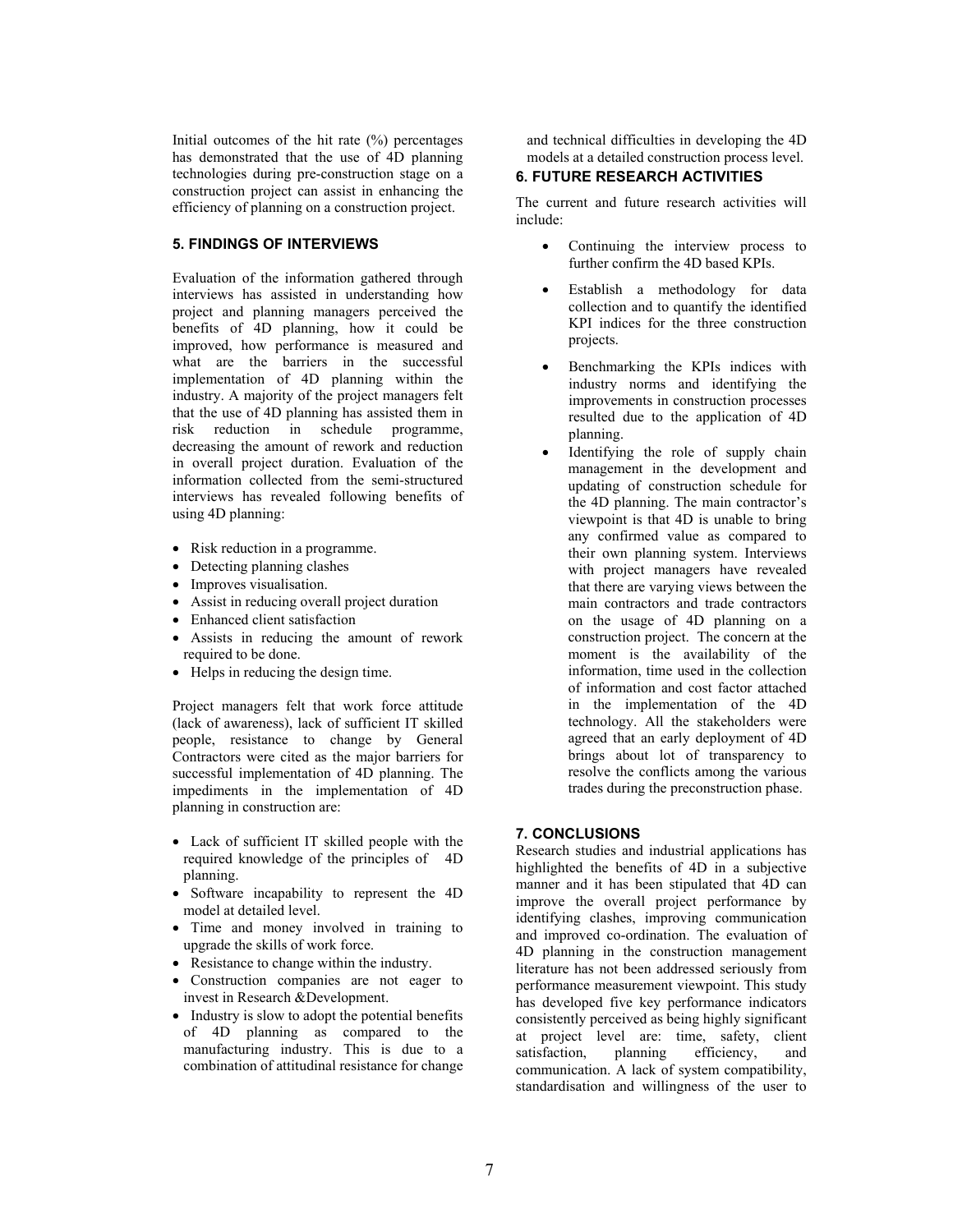adopt this technology were cited as main barriers for the implementation of 4D planning. The evaluation and justification of 4D planning is crucial to promote the value embedded in it.

**Appendix: Questionnaire to identify the Key Performance Indicators for 4D planning**  Respondent's Name: Date: Date: Designation: Name of Organisation: Nature of Construction:

Q1. Which performance measures you currently use to monitor the performance of 4D planning in your organisation?

Q2. Please rate the importance of proposed detailed level 4D performance measures within your organisation? (Please tick)

| <b>Key</b>                       | <b>Proposed Performance Measures</b>                                         | <b>Stages of Construction</b>                                         |                |   |                |              |                |   |                |   |                |              |                |
|----------------------------------|------------------------------------------------------------------------------|-----------------------------------------------------------------------|----------------|---|----------------|--------------|----------------|---|----------------|---|----------------|--------------|----------------|
| Performance<br><b>Indicators</b> |                                                                              | Level of Importance:                                                  |                |   |                |              |                |   |                |   |                |              |                |
|                                  |                                                                              | 1 Not-Important; 2 Fairly Important;<br>3 Important; 4 Very-Important |                |   |                |              |                |   |                |   |                |              |                |
|                                  |                                                                              | Post-<br>Pre-<br>Construction                                         |                |   |                |              |                |   |                |   |                |              |                |
|                                  |                                                                              |                                                                       | Construction   |   |                |              |                |   |                |   |                | Construction |                |
|                                  |                                                                              | 1                                                                     | $\overline{2}$ | 3 | $\overline{4}$ | $\mathbf{1}$ | $\overline{2}$ | 3 | $\overline{4}$ | 1 | $\overline{2}$ | 3            | $\overline{4}$ |
| Time                             | 1. Schedule Performance Index (SPI)                                          |                                                                       |                |   |                |              |                |   |                |   |                |              |                |
| Safety                           | 1. Number of accidents per 1000 man<br>hrs worked                            |                                                                       |                |   |                |              |                |   |                |   |                |              |                |
|                                  | 2. Time lost in accidents per 1000<br>man hrs worked                         |                                                                       |                |   |                |              |                |   |                |   |                |              |                |
| Communication                    | 1. Number of meetings per week                                               |                                                                       |                |   |                |              |                |   |                |   |                |              |                |
|                                  | 2. Time spent on meetings per week                                           |                                                                       |                |   |                |              |                |   |                |   |                |              |                |
|                                  | 3. Number of request for information<br>responded                            |                                                                       |                |   |                |              |                |   |                |   |                |              |                |
| Cost                             | 1. Cost Performance Index (CPI)                                              |                                                                       |                |   |                |              |                |   |                |   |                |              |                |
| Planning<br>Efficiency           | 1. Percentage of activities started $\&$<br>completed on time (Hit Rate %)   |                                                                       |                |   |                |              |                |   |                |   |                |              |                |
| Client                           | 1. Number of client change order                                             |                                                                       |                |   |                |              |                |   |                |   |                |              |                |
| Satisfaction                     | 2. Number of client queries                                                  |                                                                       |                |   |                |              |                |   |                |   |                |              |                |
|                                  | 3. Satisfaction questionnaire                                                |                                                                       |                |   |                |              |                |   |                |   |                |              |                |
|                                  | 4. Number of claims (Time / Cost)                                            |                                                                       |                |   |                |              |                |   |                |   |                |              |                |
| Team<br>Performance              | 1. Personnel turnover & productivity                                         |                                                                       |                |   |                |              |                |   |                |   |                |              |                |
| Productivity<br>Performance      | 1. Tonnes of Concrete used per day /<br>m <sup>3</sup>                       |                                                                       |                |   |                |              |                |   |                |   |                |              |                |
|                                  | 2. Pieces of Steel fixed per day                                             |                                                                       |                |   |                |              |                |   |                |   |                |              |                |
|                                  | 3. Number of piles driven per day                                            |                                                                       |                |   |                |              |                |   |                |   |                |              |                |
| Rework<br>Efficiency             | 1. Number of errors (Drawing /<br>Design)                                    |                                                                       |                |   |                |              |                |   |                |   |                |              |                |
|                                  | 2. Number of corrections (Drawing /<br>Design                                |                                                                       |                |   |                |              |                |   |                |   |                |              |                |
|                                  | 3. Number of claims (Quality)                                                |                                                                       |                |   |                |              |                |   |                |   |                |              |                |
|                                  | 4. Number of planning clashes<br>spotted due to sequencing of<br>activities. |                                                                       |                |   |                |              |                |   |                |   |                |              |                |
| <b>Other Measures</b>            |                                                                              |                                                                       |                |   |                |              |                |   |                |   |                |              |                |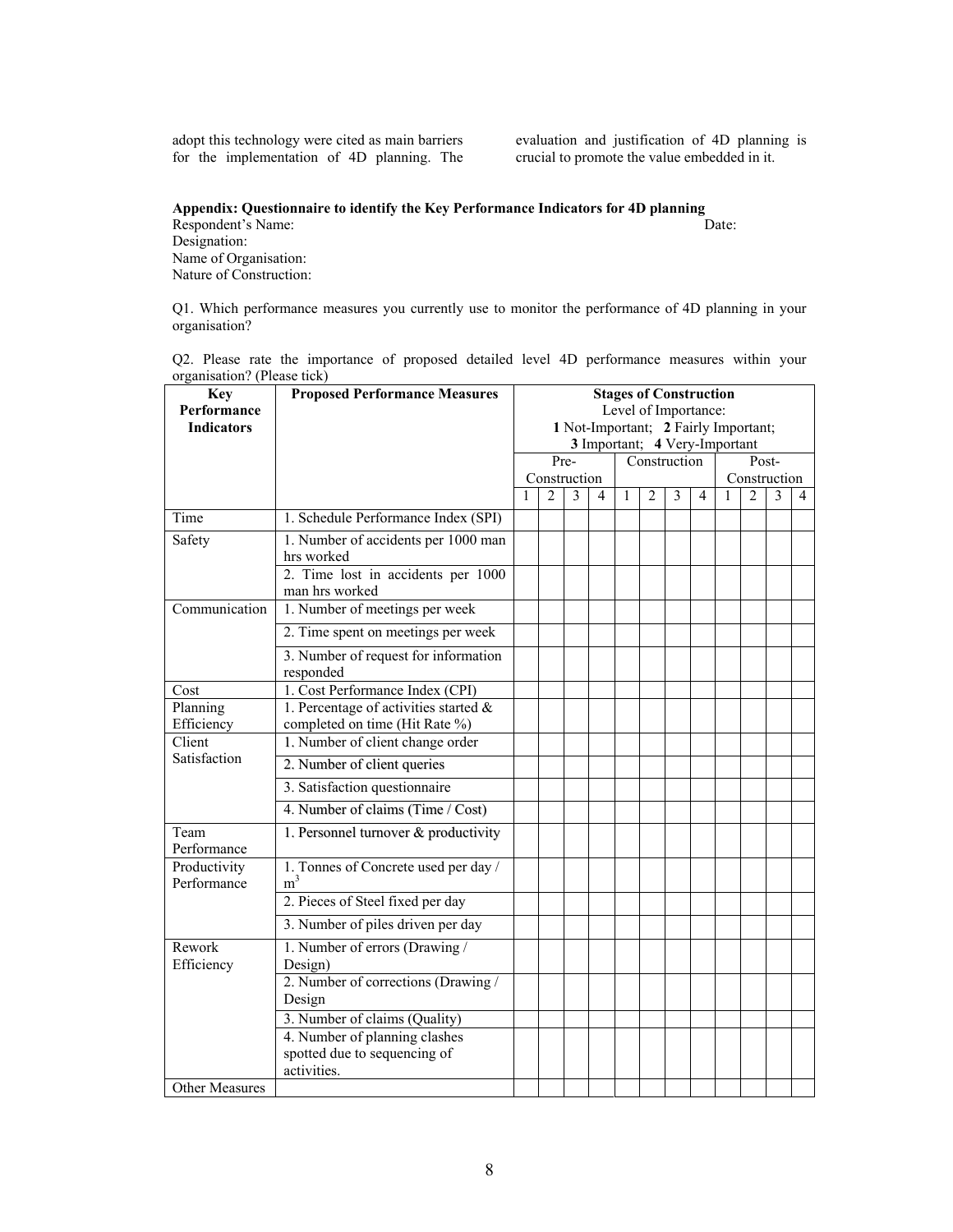Q3. Can you identify the data required and how it is collected for the above mentioned performance measures?

| <b>Key Performance Indicators</b> | <b>Data Required</b> | How data be collected |
|-----------------------------------|----------------------|-----------------------|
| Time                              |                      |                       |
| Safety                            |                      |                       |
| Communication                     |                      |                       |
| Cost                              |                      |                       |
| Planning Efficiency               |                      |                       |
| <b>Client Satisfaction</b>        |                      |                       |
| <b>Team Performance</b>           |                      |                       |
| Productivity                      |                      |                       |
| Performance                       |                      |                       |
| Rework                            |                      |                       |
| Efficiency                        |                      |                       |
| <b>Other Measures</b>             |                      |                       |

Q4. Is your company's competitiveness improved by using 4D planning tool? Please elaborate?

Q5. Currently how do you perceive the performance of using 4D planning as compared to other traditional planning tools?

Q6. Additional Comments:

*Thanks for your kind cooperation & time* 

#### **7. REFERENCES**

- Chan, A.P.C and Chan, A.P.L (2004). "Key Performance Indicators for Measuring Construction Success." *Benchmarking: An International Journal,* vol.11, No.2, pp. 203- 221.
- Bassioni, A.H., Price, A.D., and Hassan, T.M (2004). "Performance Measurement in Construction." *Journal of Management in Engineering,* vol. 20, No. 2, pp 42-50.
- Chan, A.P.C., David, S. and Edmond, W.M.L. (2002). "Framework of Success Criteria for Design/Build Projects" *Journal of Management in Engineering*, Vol. 18, No 3, PP 120-128.
- Cox, R.F., Issa, R.A., and Ahrens, D., (2003) "Management's Perception of Key Performance Indicators for Construction." *Journal of Construction Engineering and Management,* vol. 129, No.2, pp. 142-151.
- Construction Best Practice Program- *Key Performance Indicators* (CBPP-KPI-2004), (available at http://www.dti.gov.uk/construction/kpi/index. htm
- Dawood N., Eknarin S., Zaki M., and Hobbs, B. (2002). "4D Visualisation Development: Real

Life Case Studies." Proceedings of CIB w78 Conference, Aarhus, Denmark, 53-60. Centre for Construction Innovation & Research, University of Teesside, Middlesbrough, UK.

- Egan, J. Sir (1998). *Rethinking Construction*: *The Report of the Construction Task Force to the Deputy Prime Minister.* Department of the Environment, Transport and the Regions, Norwich.
- Griffis, F.H., and Li, W. (1995) "An Analysis of the Impacts of Using Three-Dimensional Computer Models in The Management of Construction." Construction Industry Institute. *Research Report* 106-11, September.
- Haymaker, J. and Fischer, M. (2001). "Challenges and benefits of 4D modelling on the Walt Disney Concert Hall Project." *Working Paper 064,* CIFE, Stanford University, Stanford, CA.
- Hinks, J. and McNay. (1999). "The creation of a management-by-variance tool for facilities management performance assessment." *Management Facilities,* vol.17, No. 1-2, pp. 31-53.
- Kagioglou, M., Cooper, R. and Aouad, G. (2001). "Performance management in construction: a conceptual framework".